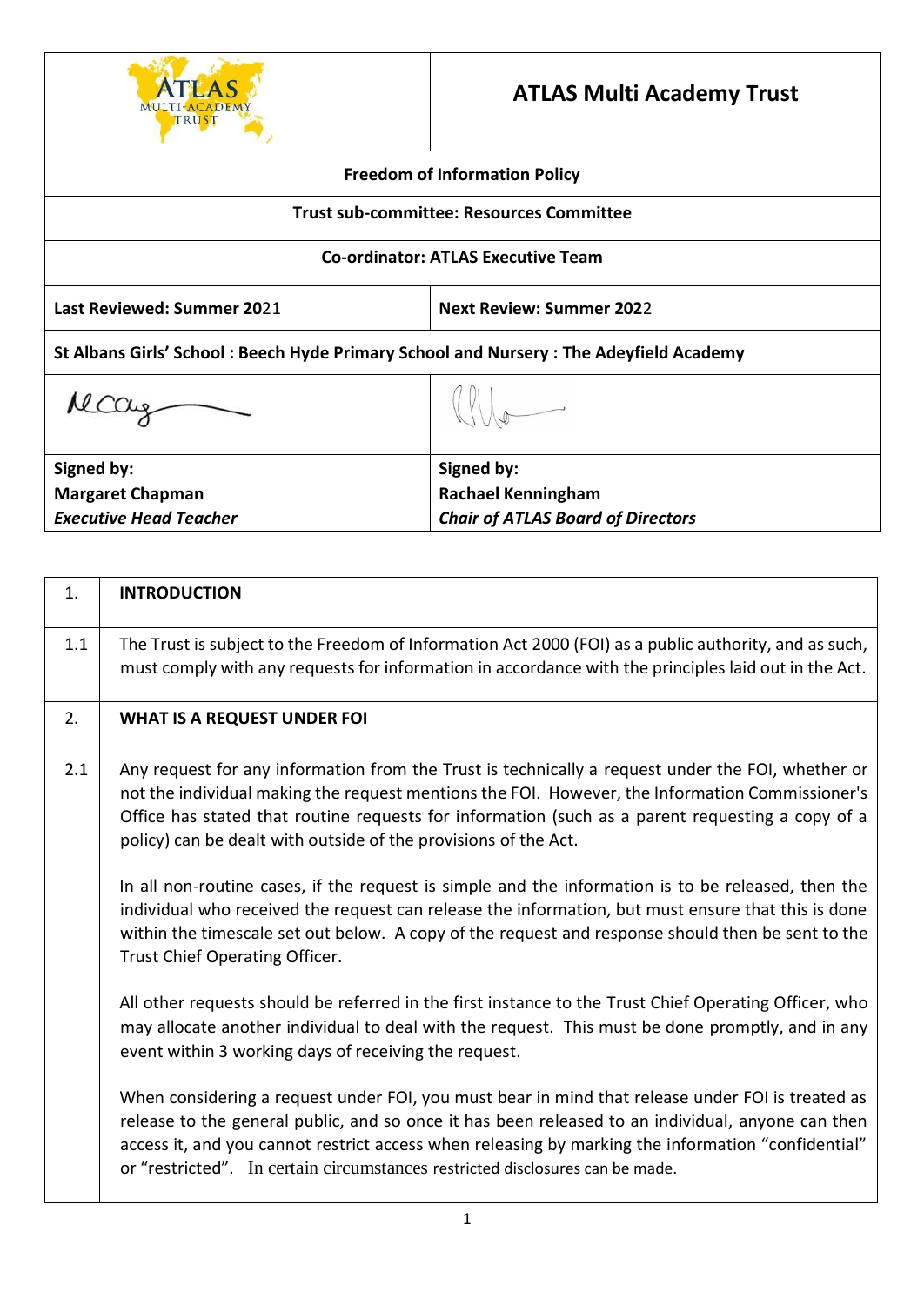|     | For an FOI request to be valid under the Act it must be in writing, include the requestor's real name and<br>address for correspondence, and must make a genuine attempt to describe the information requested                                                                                                                                                                                                                                                                                                                                                                                                                                                                                                                                                                                                                                                                                                                                                                                                                                           |
|-----|----------------------------------------------------------------------------------------------------------------------------------------------------------------------------------------------------------------------------------------------------------------------------------------------------------------------------------------------------------------------------------------------------------------------------------------------------------------------------------------------------------------------------------------------------------------------------------------------------------------------------------------------------------------------------------------------------------------------------------------------------------------------------------------------------------------------------------------------------------------------------------------------------------------------------------------------------------------------------------------------------------------------------------------------------------|
| 3.  | <b>TIME LIMIT FOR COMPLIANCE</b>                                                                                                                                                                                                                                                                                                                                                                                                                                                                                                                                                                                                                                                                                                                                                                                                                                                                                                                                                                                                                         |
| 3.1 | The Trust must respond as soon as possible, and in any event within 20 school days of the date of<br>receipt of the request, or 60 working days if this is shorter. For example, when calculating the 20<br>school day deadline, a 'school day' is one in which pupils are in attendance. This is subject to an<br>absolute maximum of 60 working days (not school days) to respond if this is shorter than 20 school<br>days.                                                                                                                                                                                                                                                                                                                                                                                                                                                                                                                                                                                                                           |
| 4.  | PROCEDURE FOR DEALING WITH A REQUEST                                                                                                                                                                                                                                                                                                                                                                                                                                                                                                                                                                                                                                                                                                                                                                                                                                                                                                                                                                                                                     |
| 4.1 | When a request is received that cannot be dealt with by simply providing the information, it should<br>be referred in the first instance to the Trust Chief Operating Officer, who may re-allocate to an<br>individual with responsibility for the type of information requested.                                                                                                                                                                                                                                                                                                                                                                                                                                                                                                                                                                                                                                                                                                                                                                        |
|     | The first stage in responding is to determine whether or not the Trust "holds" the information<br>requested. The Trust will hold the information if it exists in computer or paper format. Some<br>requests will require the Trust to take information from different sources and manipulate it in some<br>way. Where this would take minimal effort, the Trust is considered to "hold" that information, but<br>if the required manipulation would take a significant amount of time, the requestor should be<br>contacted to explain that the information is not held in the manner requested, and offered the<br>opportunity to refine their request. For example, if a request required the Trust to add up totals in<br>a spread sheet and release the total figures, this would be information "held" by the Trust. The Trust<br>will<br>follow<br>guidance<br>found<br>https://ico.org.uk/for-organisations/guide-to-freedom-of-<br>the<br>information/receiving-a-request/ in determining as to whether information is held by the Trust.        |
| 4.2 | The second stage is to decide whether the information can be released, or whether one of the<br>exemptions set out in the Act applies to the information. Common exemptions that might apply<br>include:                                                                                                                                                                                                                                                                                                                                                                                                                                                                                                                                                                                                                                                                                                                                                                                                                                                 |
|     | Section 40 $(1)$ – the request is for the applicant's personal data. This must be dealt with under<br>the subject access regime in the DPA, detailed in paragraph 9 of the DPA policy above;<br>Section 40 (2) – compliance with the request would involve releasing third party personal data,<br>and this would be in breach of the DPA principles as set out in the DPA policy above;<br>Section 41 – confidential information that has been sent to the Trust (but not the Trust's own<br>$\bullet$<br>information) and complying with the request would constitute a breach of confidence that could be<br>upheld in legal proceedings;<br>Section 21 – information that is already publicly available, even if payment of a fee is required<br>٠<br>to access that information and it is not reasonable to disclose the information before then;<br>Section 22 – information that the Trust intends to publish at a future date;<br>Section 43 – information that would prejudice the commercial interests of the Trust and / or a<br>third party; |